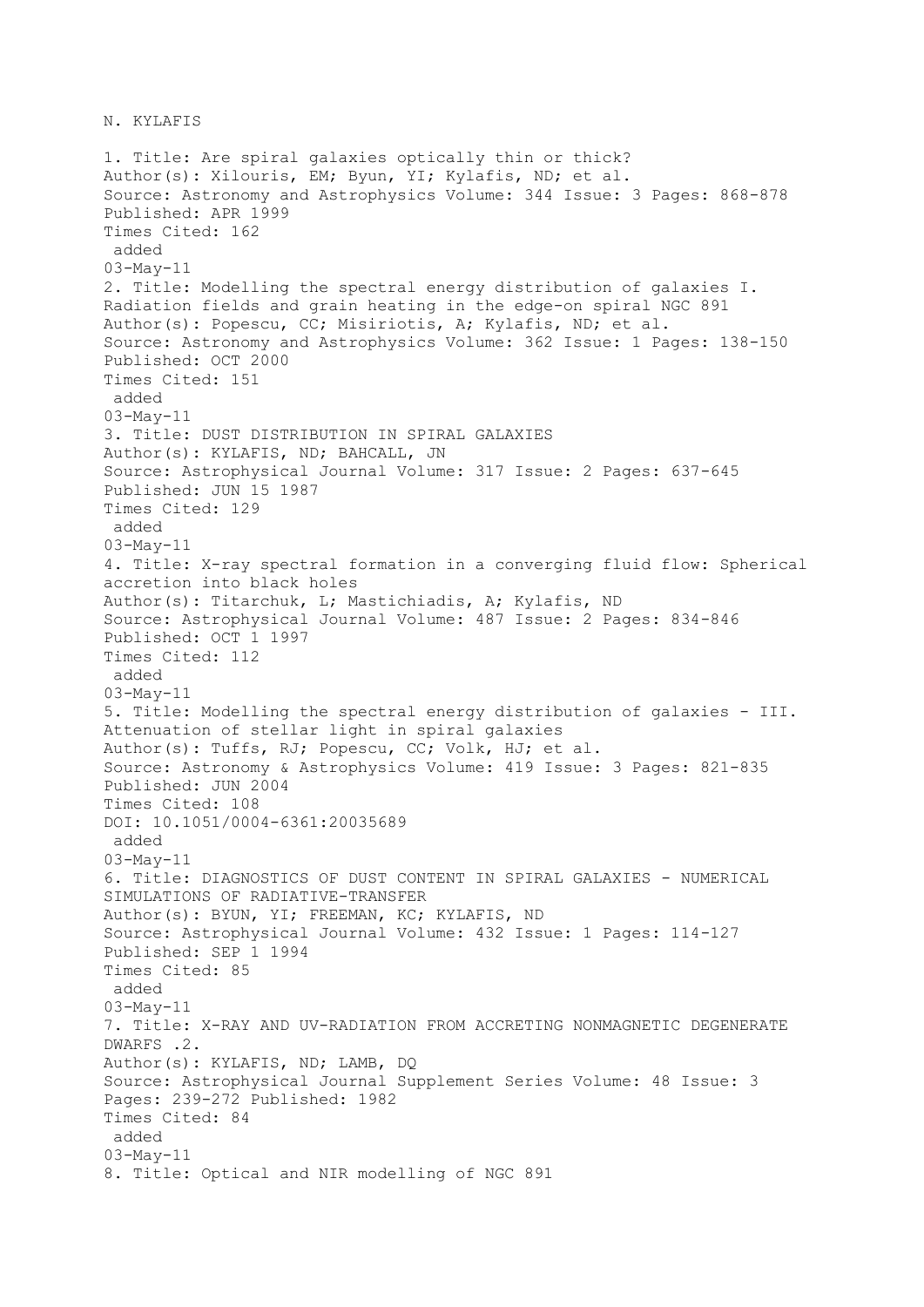```
Author(s): Xilouris, EM; Alton, PB; Davies, JI; et al.
Source: Astronomy and Astrophysics Volume: 331 Issue: 3 Pages: 894-900 
Published: MAR 1998 
Times Cited: 81 
added
03-May-11 
9. Title: X-RAY AND UV-RADIATION FROM ACCRETING NONMAGNETIC DEGENERATE 
DWARFS
Author(s): KYLAFIS, ND; LAMB, DQ
Source: Astrophysical Journal Volume: 228 Issue: 3 Pages: L105-L110 
Published: 1979 
Times Cited: 80 
added
03-May-11 
10. Title: Modeling the spectral energy distribution of galaxies - II. 
Disk opacity and star formation in 5 edge-on spirals
Author(s): Misiriotis, A; Popescu, CC; Tuffs, R; et al.
Source: Astronomy & Astrophysics Volume: 372 Issue: 3 Pages: 775-783 
Published: JUN 2001 
Times Cited: 78 
added
03-May-11 
11. Title: The distribution of stars and dust in spiral galaxies: The 
edge-on spiral UGC 2048
Author(s): Xilouris, EM; Kylafis, ND; Papamastorakis, J; et al.
Source: Astronomy and Astrophysics Volume: 325 Issue: 1 Pages: 135-143 
Published: SEP 1997 
Times Cited: 66 
added
03-May-11 
12. Title: ON MAPPING THE MAGNETIC-FIELD DIRECTION IN MOLECULAR CLOUDS BY 
POLARIZATION MEASUREMENTS
Author(s): GOLDREICH, P; KYLAFIS, ND
Source: Astrophysical Journal Volume: 243 Issue: 2 Pages: L75-L78 
Published: 1981 
Times Cited: 54 
added
03-May-11 
13. Title: Phase lag variability associated with the 0.5-10 Hz quasi-
periodic oscillations in GRS 1915+105
Author(s): Reig, P; Belloni, T; van der Klis, M; et al.
Source: Astrophysical Journal Volume: 541 Issue: 2 Pages: 883-888 
Published: OCT 1 2000 
Times Cited: 53 
added
03-May-11 
14. Title: Oh masers as diagnostics of physical conditions in star-
forming regions .2. Effects of large velocity gradients and infrared 
radiation
Author(s): Pavlakis, KG; Kylafis, ND
Source: Astrophysical Journal Volume: 467 Issue: 1 Pages: 309-320 
Published: AUG 10 1996 
Times Cited: 52 
added
03-May-11 
15. Title: Dust properties of external galaxies; NGC 891 revisited
Author(s): Alton, PB; Xilouris, EM; Bianchi, S; et al.
```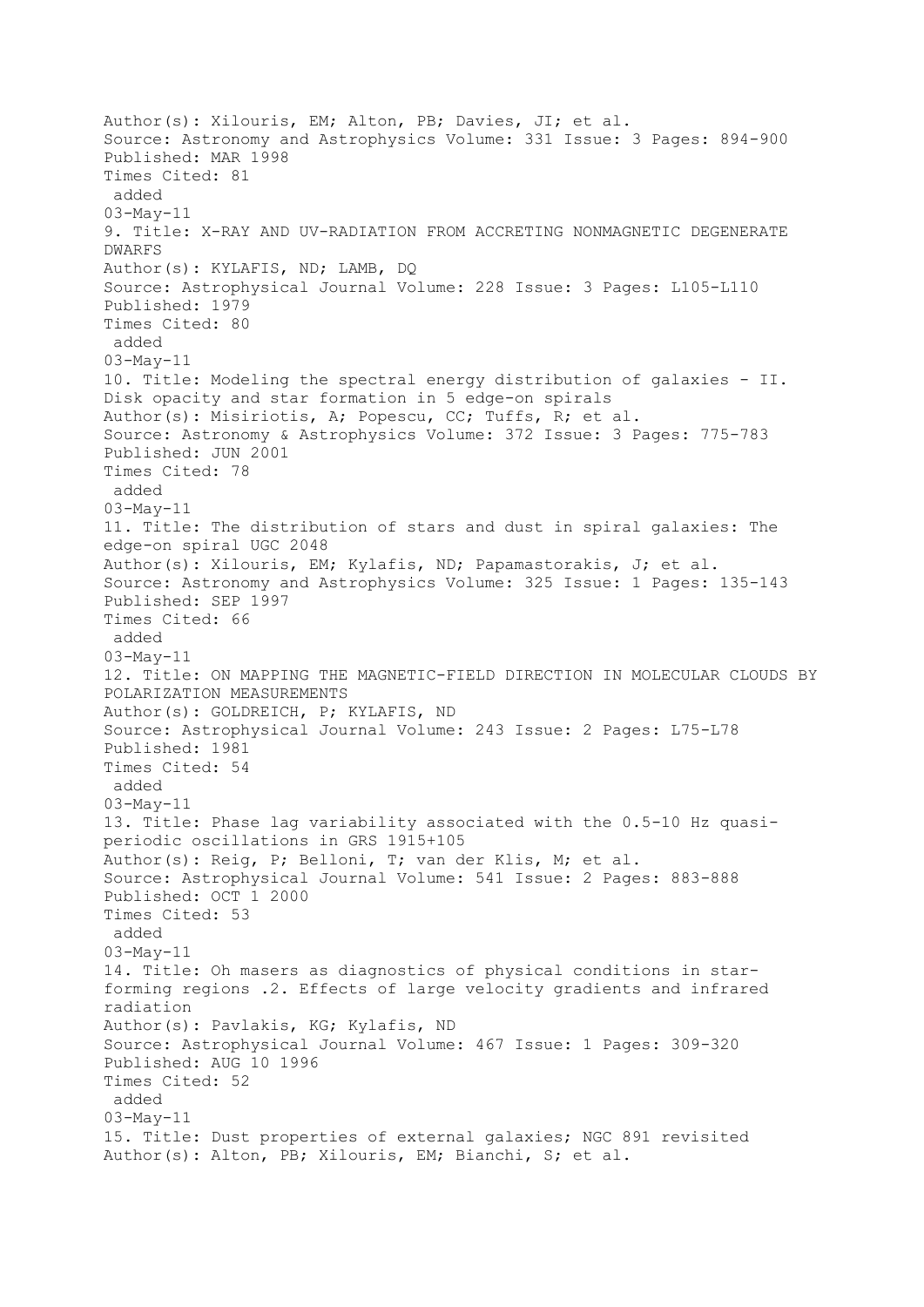```
Source: Astronomy and Astrophysics Volume: 356 Issue: 3 Pages: 795-807 
Published: APR 2000 
Times Cited: 50 
added
03-May-11 
16. Title: Oh masers as diagnostics of physical conditions in star-
forming regions .1. Thermal effects
Author(s): Pavlakis, KG; Kylafis, ND
Source: Astrophysical Journal Volume: 467 Issue: 1 Pages: 300-308 
Published: AUG 10 1996 
Times Cited: 48 
added
03-May-11 
17. Title: EVIDENCE FOR THE DEGENERATE DWARF NATURE OF CYGNUS X-2
Author(s): BRANDUARDI, G; KYLAFIS, ND; LAMB, DQ; et al.
Source: Astrophysical Journal Volume: 235 Issue: 3 Pages: L153-L157 
Published: 1980 
Times Cited: 45 
added
03-May-11 
18. Title: ON PUMPING THE STRONG WATER MASER SOURCES
Author(s): KYLAFIS, ND; NORMAN, C
Source: Astrophysical Journal Volume: 323 Issue: 1 Pages: 346-357 
Published: DEC 1 1987 
Times Cited: 43 
added
03-May-11 
19. Title: LINEAR-POLARIZATION OF RADIO-FREQUENCY LINES IN MOLECULAR 
CLOUDS AND CIRCUMSTELLAR ENVELOPES
Author(s): GOLDREICH, P; KYLAFIS, ND
Source: Astrophysical Journal Volume: 253 Issue: 2 Pages: 606-621 
Published: 1982 
Times Cited: 42 
added
03-May-11 
20. Title: Far infrared mapping of NGC 891
Author(s): Popescu, CC; Tuffs, RJ; Kylafis, ND; et al.
Source: Astronomy & Astrophysics Volume: 414 Issue: 1 Pages: 45-52 
Published: JAN 2004 
Times Cited: 38 
DOI: 10.1051/0004-6361:20031581 
added
03-May-11 
21. Title: Modelling the spectral energy distribution of galaxies V. The 
dust and PAH emission SEDs of disk galaxies
Author(s): Popescu, CC; Tuffs, RJ; Dopita, MA; et al.
Source: Astronomy & Astrophysics Volume: 527 Published: 2011 
Times Cited: 36 
DOI: 10.1051/0004-6361/201015217 
added
03-May-11 
22. Title: POLARIZATION OF INTERSTELLAR RADIO-FREQUENCY LINES AND 
MAGNETIC-FIELD DIRECTION
Author(s): KYLAFIS, ND
Source: Astrophysical Journal Volume: 267 Issue: 1 Pages: 137-150 
Published: 1983 
Times Cited: 33 
added
```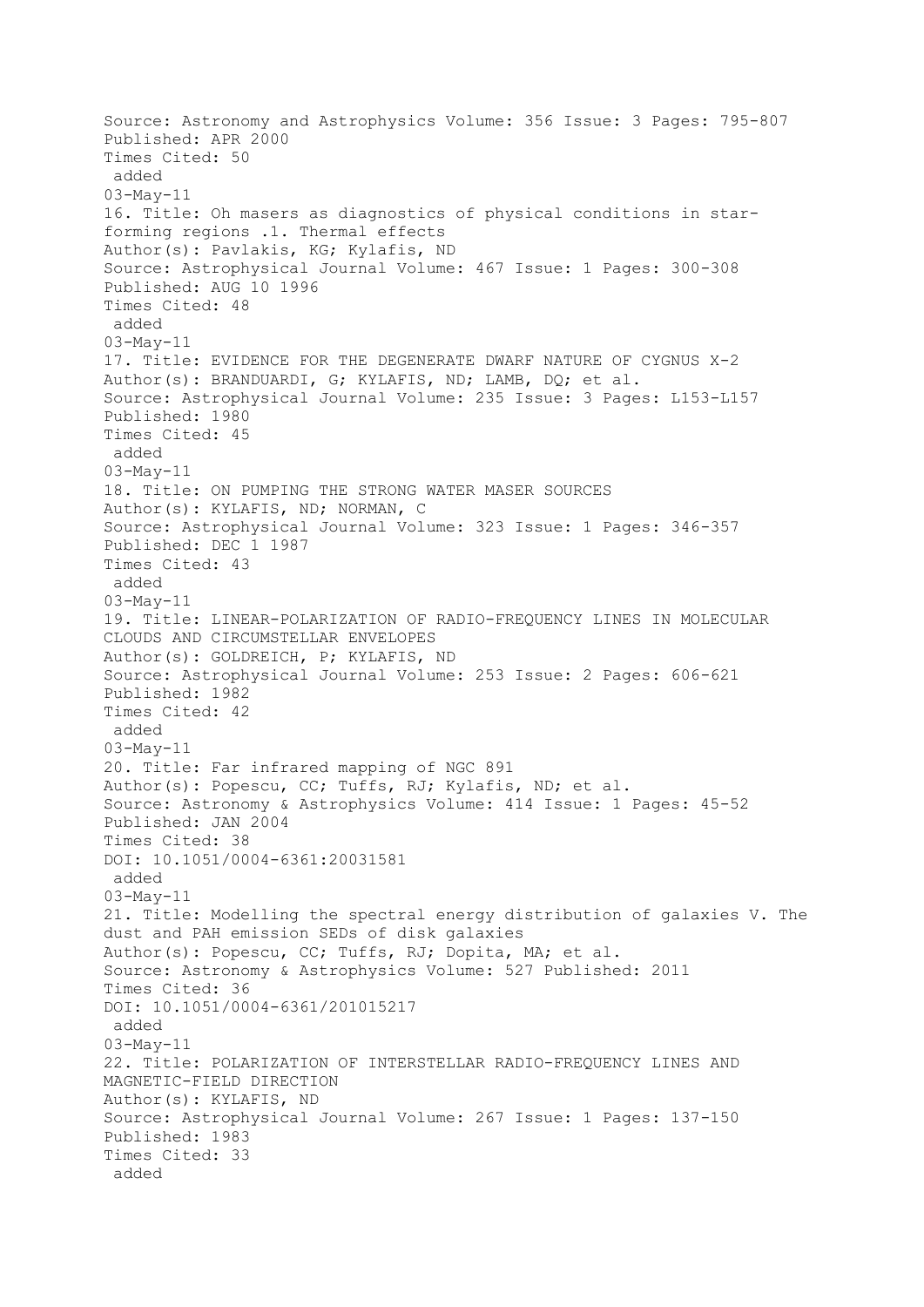```
03-May-11 
23. Title: LOW-MASS X-RAY BINARY MODELS FOR THE SUPERSOFT X-RAY SOURCES 
CAL-83, CAL-87 AND RX-J0527.8-6954 IN THE LARGE MAGELLANIC CLOUD
Author(s): KYLAFIS, ND; XILOURIS, EM
Source: Astronomy and Astrophysics Volume: 278 Issue: 2 Pages: L43-L46 
Published: NOV 1993 
Times Cited: 30 
added
03-May-11 
24. Title: ON PUMPING ASTRONOMICAL MASERS
Author(s): KYLAFIS, ND; NORMAN, C
Source: Astrophysical Journal Volume: 300 Issue: 2 Pages: L73-L77 
Published: JAN 15 1986 
Times Cited: 28 
added
03-May-11 
25. Title: EFFECTS OF ELECTRON-SCATTERING ON THE OSCILLATIONS OF AN X-RAY 
SOURCE
Author(s): KYLAFIS, ND; KLIMIS, GS
Source: Astrophysical Journal Volume: 323 Issue: 2 Pages: 678-684 
Published: DEC 15 1987 
Times Cited: 28 
added
03-May-11 
26. Title: ON THE SPATIAL-DISTRIBUTION OF POPULATION-II STARS IN SB AND 
LATER TYPE GALAXIES
Author(s): BAHCALL, JN; KYLAFIS, ND
Source: Astrophysical Journal Volume: 288 Issue: 1 Pages: 252-258 
Published: 1985 
Times Cited: 26 
added
03-May-11 
27. Title: Is the exponential distribution a good approximation of dusty 
galactic disks?
Author(s): Misiriotis, A; Kylafis, ND; Papamastorakis, J; et al.
Source: Astronomy and Astrophysics Volume: 353 Issue: 1 Pages: 117-123 
Published: JAN 2000 
Times Cited: 24 
added
03-May-11 
28. Title: 5 centimeter OH masers as diagnostics of physical conditions 
in star-forming regions
Author(s): Pavlakis, KG; Kylafis, ND
Source: Astrophysical Journal Volume: 534 Issue: 2 Pages: 770-780 
Published: MAY 10 2000 
Times Cited: 22 
added
03-May-11 
29. Title: Dust masses and star formation in bright IRAS galaxies -
Application of a physical model for the interpretation of FIR 
observations
Author(s): Misiriotis, A; Papadakis, IE; Kylafis, ND; et al.
Source: Astronomy & Astrophysics Volume: 417 Issue: 1 Pages: 39-50 
Published: APR 2004 
Times Cited: 22 
DOI: 10.1051/0004-6361:20035602 
added
03-May-11
```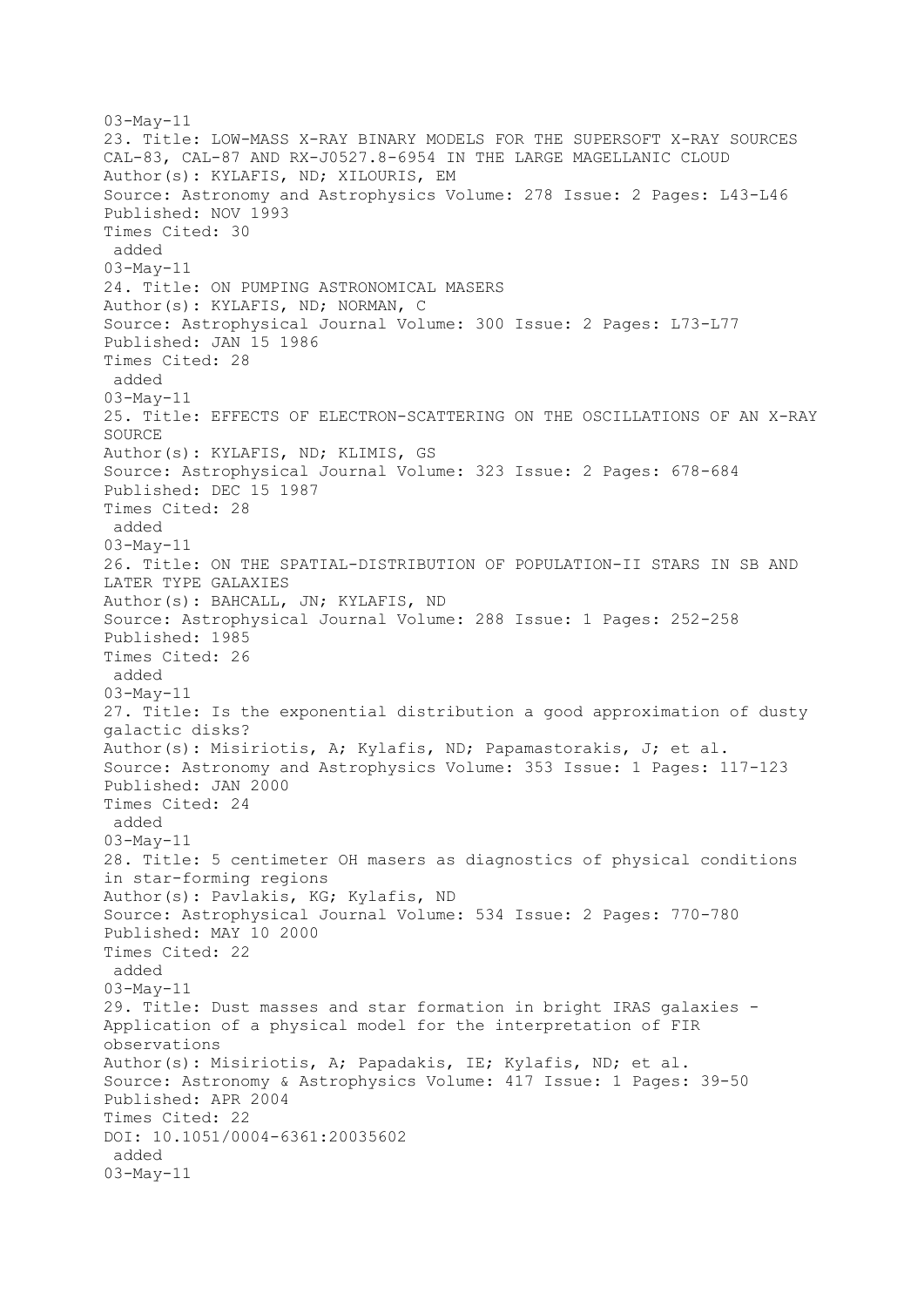30. Title: Is the Galactic submillimeter dust emissivity underestimated? Author(s): Dasyra, KM; Xilouris, EM; Misiriotis, A; et al. Source: Astronomy & Astrophysics Volume: 437 Issue: 2 Pages: 447-456 Published: JUL 2005 Times Cited: 18 DOI: 10.1051/0004-6316:20042442 added 03-May-11 31. Title: The Large Observatory for X-ray Timing (LOFT) Author(s): Feroci, M.; Stella, L.; van der Klis, M.; et al. Source: Experimental Astronomy Volume: 34 Issue: 2 Pages: 415-444 Published: OCT 2012 Times Cited: 17 DOI: 10.1007/s10686-011-9237-2 added 26-Apr-13 32. Title: Energy and time-lag spectra of galactic black-hole X-ray sources in the low/hard state Author(s): Reig, P; Kylafis, ND; Giannios, D Source: Astronomy & Astrophysics Volume: 403 Issue: 1 Pages: L15-L18 Published: MAY 2003 Times Cited: 16 DOI: 10.1051/0004-6361:20030449 added 03-May-11 33. Title: The aperiodic variability of Cyg X-1 and GRS 1915+105 at very low frequencies Author(s): Reig, P; Papadakis, I; Kylafis, ND Source: Astronomy & Astrophysics Volume: 383 Issue: 1 Pages: 202-209 Published: FEB 2002 Times Cited: 15 DOI: 10.1051/0004-6361:20011689 added 03-May-11 34. Title: COLLISIONAL PUMPING OF OH MASERS IN THE 2II1/2 LADDER Author(s): KYLAFIS, ND; NORMAN, CA Source: Astrophysical Journal Volume: 350 Issue: 1 Pages: 209-215 Published: FEB 10 1990 Times Cited: 14 added 03-May-11 35. Title: A jet model for Galactic black-hole X-ray sources: some constraining correlations Author(s): Kylafis, ND; Papadakis, IE; Reig, P; et al. Source: Astronomy & Astrophysics Volume: 489 Issue: 2 Pages: 481-487 Published: 2008 Times Cited: 14 DOI: 10.1051/0004-6361:20079159 added 03-May-11 36. Title: COMPTON-SCATTERING IN A CONVERGING FLUID-FLOW - SPHERICAL NEAR-CRITICAL ACCRETION ONTO NEUTRON-STARS Author(s): MASTICHIADIS, A; KYLAFIS, ND Source: Astrophysical Journal Volume: 384 Issue: 1 Pages: 136-142 Published: JAN 1 1992 Times Cited: 13 added 03-May-11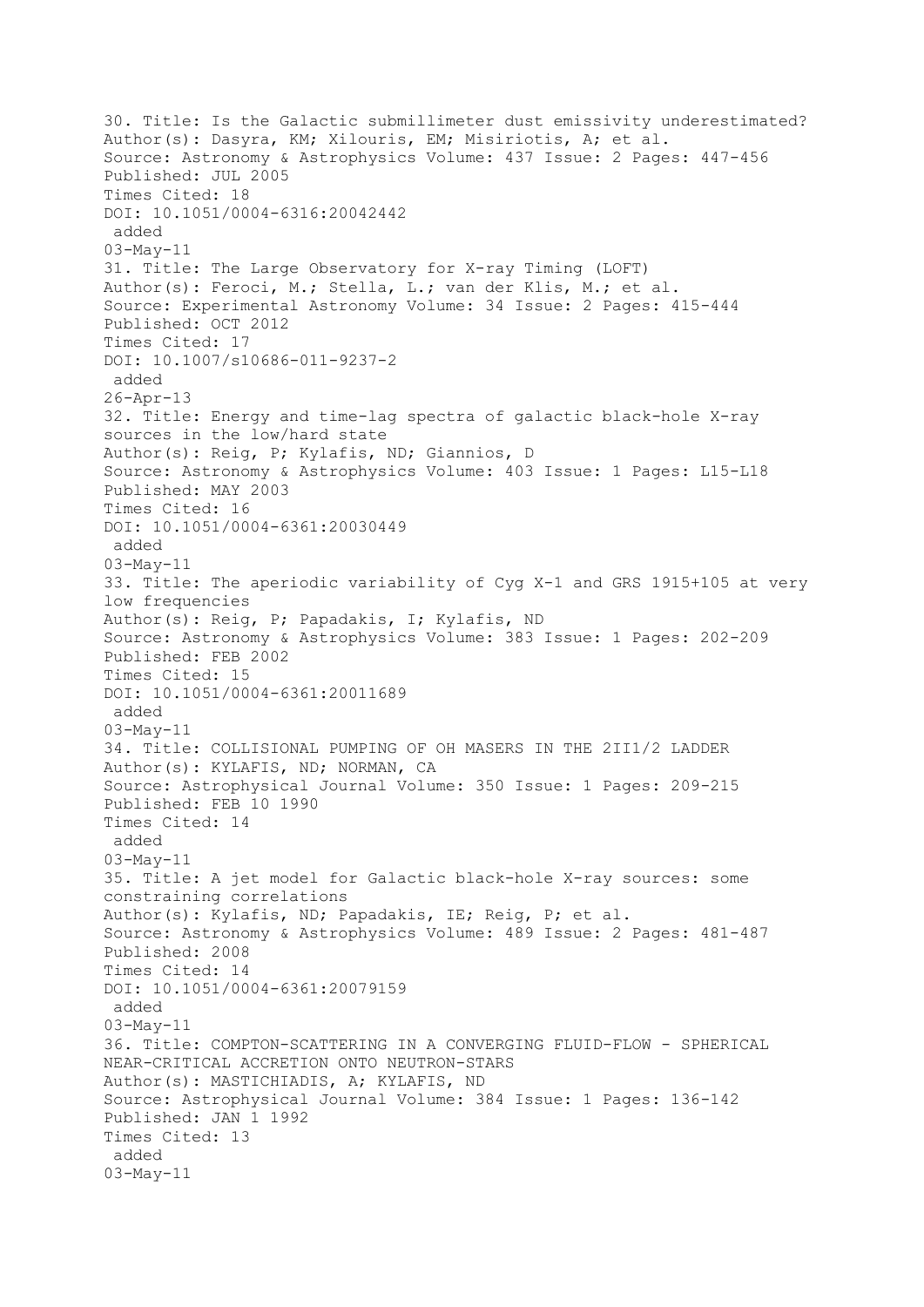37. Title: Spherical accretion onto neutron stars and black holes Author(s): Titarchuk, L; Mastichiadis, A; Kylafis, ND Source: Astronomy & Astrophysics Supplement Series Volume: 120 Issue: 4 Pages: C171-C174 Published: 1996 Times Cited: 13 added 03-May-11 38. Title: LINEAR-POLARIZATION OF INTERSTELLAR RADIO-FREQUENCY ABSORPTION-LINES AND MAGNETIC-FIELD DIRECTION Author(s): KYLAFIS, ND Source: Astrophysical Journal Volume: 275 Issue: 1 Pages: 135-144 Published: 1983 Times Cited: 12 added 03-May-11 39. Title: POLARIZATION OF INTERSTELLAR MOLECULAR RADIOFREQUENCY ABSORPTION-LINES Author(s): KYLAFIS, ND; SHAPIRO, PR Source: Astrophysical Journal Volume: 272 Issue: 1 Pages: L35-L39 Published: 1983 Times Cited: 10 added 03-May-11 40. Title: Spectra and time variability of Galactic black-hole X-ray sources in the low/hard state Author(s): Giannios, D; Kylafis, ND; Psaltis, D Source: Astronomy & Astrophysics Volume: 425 Issue: 1 Pages: 163-169 Published: OCT 2004 Times Cited: 10 DOI: 10.1051/0004-6361:20041002 added 03-May-11 41. Title: A generalization of the Sobolev method for radiation transport with local and nonlocal line overlap Author(s): Pavlakis, KG; Kylafis, ND Source: Astrophysical Journal Volume: 467 Issue: 1 Pages: 292-299 Published: AUG 10 1996 Times Cited: 8 added 03-May-11 42. Title: Aperiodic variability of low-mass X-ray binaries at very low frequencies Author(s): Reig, P; Papadakis, I; Kylafis, ND Source: Astronomy & Astrophysics Volume: 398 Issue: 3 Pages: 1103-1110 Published: FEB 2003 Times Cited: 8 DOI: 10.1051/0004-6361:20021693 added 03-May-11 43. Title: SPECTRAL AND TEMPORAL EFFECTS OF A PLASMA SHELL AROUND AN X-RAY SOURCE Author(s): CHANG, KM; KYLAFIS, ND Source: Astrophysical Journal Volume: 265 Issue: 2 Pages: 1005-1020 Published: 1983 Times Cited: 6 added 03-May-11 44. Title: INTERACTING H2O MASERS IN STAR-FORMING REGIONS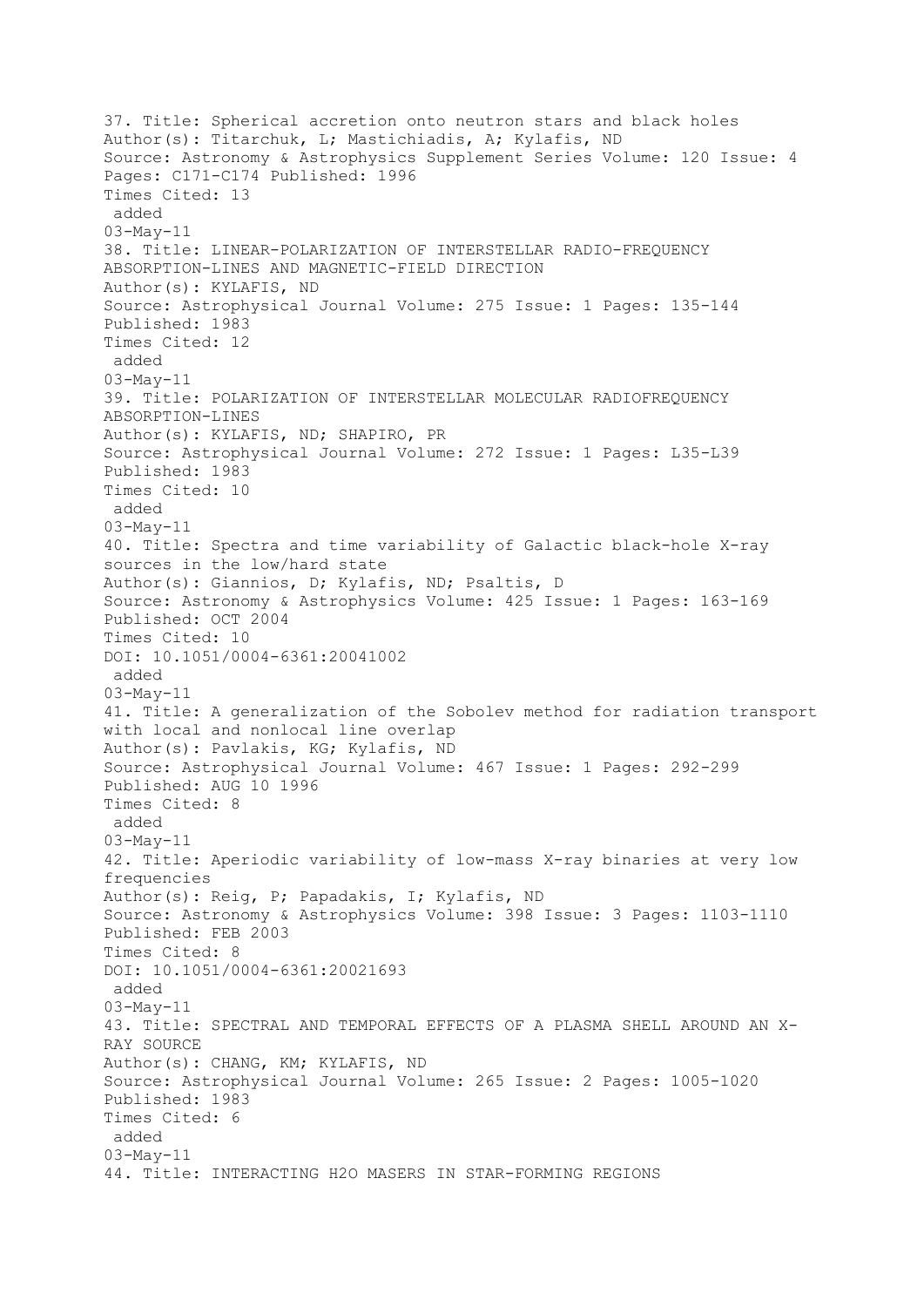Author(s): KYLAFIS, ND; PAVLAKIS, KG Source: Astrophysical Journal Volume: 400 Issue: 1 Pages: 344-350 Published: NOV 20 1992 Times Cited: 5 added 03-May-11 45. Title: Orbital Comptonization in accretion disks around black holes Author(s): Reig, P; Kylafis, ND; Spruit, HC Source: Astronomy & Astrophysics Volume: 375 Issue: 1 Pages: 155-160 Published: AUG 2001 Times Cited: 5 added 03-May-11 46. Title: GRIPS - Gamma-Ray Imaging, Polarimetry and Spectroscopy Author(s): Greiner, Jochen; Mannheim, Karl; Aharonian, Felix; et al. Source: Experimental Astronomy Volume: 34 Issue: 2 Pages: 551-582 Published: OCT 2012 Times Cited: 5 DOI: 10.1007/s10686-011-9255-0 added 26-Apr-13 47. Title: The energy spectrum of anomalous X-ray pulsars and soft gammaray repeaters Author(s): Trumper, JE; Zezas, A; Ertan, U; et al. Source: Astronomy & Astrophysics Volume: 518 Published: 2010 Times Cited: 4 DOI: 10.1051/0004-6361/200911834 added 03-May-11 48. Title: Modelling the dust content of spiral galaxies - Towards an understanding of the dust opacity problem Author(s): Kylafis, ND; Misiriotis, A; Papamastorakis, J; et al. Source: Astrophysics and Space Science Volume: 276 Issue: 2-4 Pages: 531- 538 Published: 2001 Times Cited: 3 added 03-May-11 49. Title: SUPERNOVA 1987-A - ENVELOPE METALLICITY AND THE NATURE OF THE SOFT-X-RAY COMPONENT Author(s): MASTICHIADIS, A; KYLAFIS, N; VENTURA, J Source: Astronomy and Astrophysics Volume: 208 Issue: 1-2 Pages: L11-L14 Published: JAN 1989 Times Cited: 1 added 03-May-11 50. Title: Formation and destruction of jets in X-ray binaries Author(s): Kylafis, N. D.; Contopoulos, I.; Kazanas, D.; et al. Source: Astronomy & Astrophysics Volume: 538 Published: FEB 2012 Times Cited: 0 DOI: 10.1051/0004-6361/201117052 added 16-May-12 51. Title: Modelling X-ray colour-colour changes in Z sources Author(s): Litchfield, SJ; Kylafis, ND Source: Astronomy & Astrophysics Volume: 314 Issue: 3 Pages: L25-L28 Published: 1996 Times Cited: 0 added